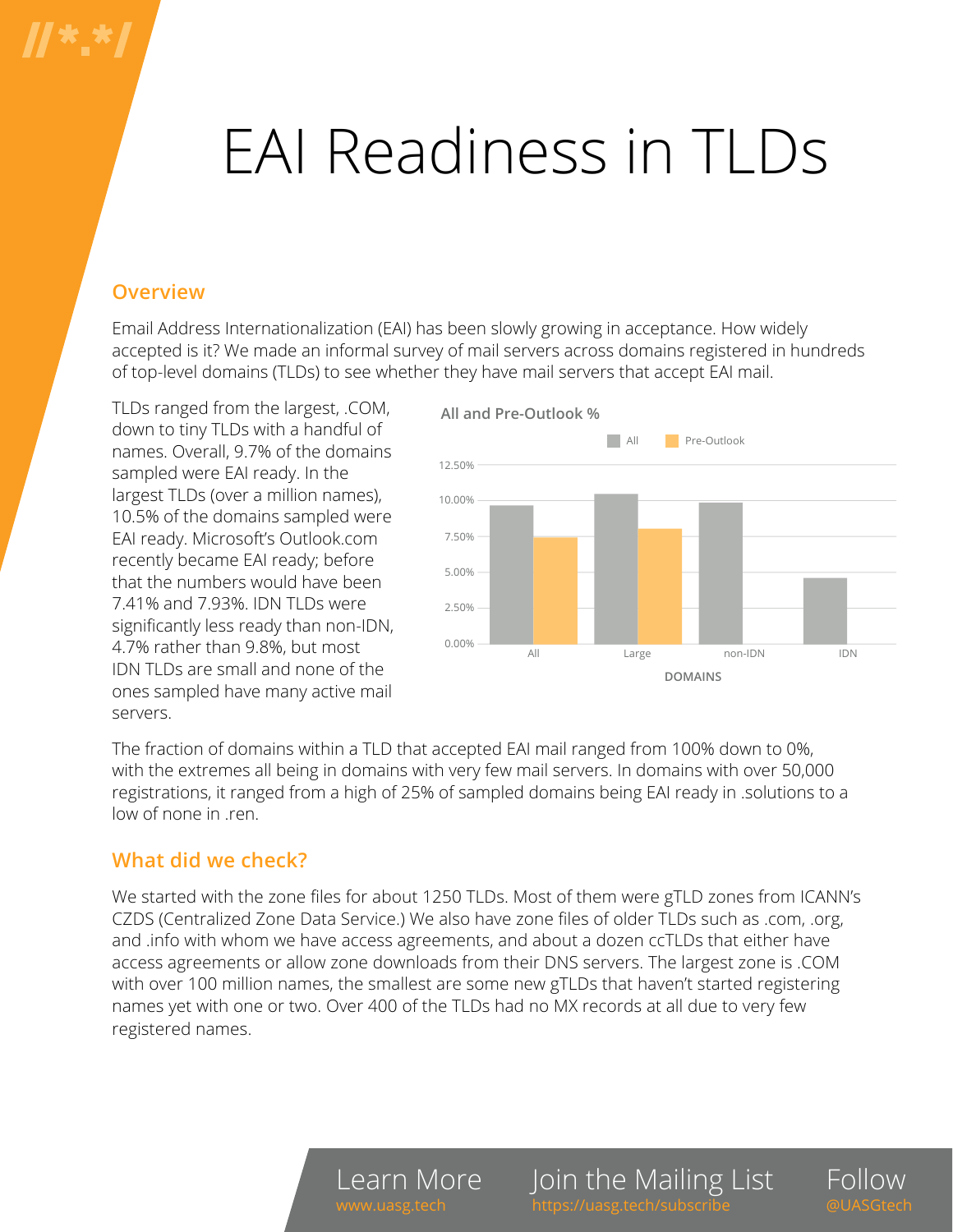# **Testing methodology**

Our tests used two programs. The first read through the zone files, trying to look up MX records for each domain. In small TLDs, we checked every name. In larger ones, we sampled every 50th name until we found 1000 MXes or ran out of names. For .com, which is much larger than any other TLD, we sampled until we found 10,000 MXes. The program creates a list of domain, MX , IPv4 address, and optionally IPv6 address. For example, here are some of the MXes from the .post TLD:



malawipost.post. webmail.malawipost.post. 193.247.58.16 correios.mo.post. mail.correios.mo.post. 202.175.50.70 postakenya.post. mail.postakenya.post. 139.162.254.245

If a domain has more than one MX record, the program chose the highest priority record (the one with the lowest priority number) since that is the one that sending systems will try first.

The list of domains and MXes was passed to the second program, which tested each MX for EAI readiness by doing a partial SMTP session. First it connected to the server and received the SMTP banner. Then it issued an EHLO command, and received the EHLO response, then it issued a QUIT command and disconnected. The SMTP banner often contains the name of the mail server software, such as "gsmtp" for Google's gmail, or "Postfix" or "Exim", open source mail programs. The EHLO response contains a list of keywords identifying the optional SMTP features that the server supports. We check for the SMTPUTF8 keyword that means the server accepts EAI mail, and also for the 8BITMIME keyword that means that the server can handle mail with unencoded UTF-8 characters. For each server tested, we remember whether it supports 8BITMIME and SMTPUTF8 and the server software if the banner identified it. A surprising number of MX records point at non-existent or broken servers, so if the test failed, we remember how it failed, e.g., invalid address like 0.0.0.0, rejected connection, or timeout.

To make the testing process reasonably fast, we used a great deal of parallelism and caching. The MX lookups were done in parallel batches of 1000 at a time, and the mail server tests 100 at a time. To avoid overloading the servers we were testing and to avoid looking too much like a spambot, we only tested each server once no matter how many domains used it. Nearly every server we checked handled 8BITMIME whether or not it handled SMTPUTF8, other than old versions of MailEnable and sendmail.

#### **Notes on the numbers**

Our methodology over-represents small TLDs since we tried to get about the same number of samples from each TLD regardless of size. The estimate of 10.5% for TLDs over 300K names somewhat avoids the oversampling. The 9.7% number for all domains is clearly too high due to statistical quirks. For example, the .kred TLD has 6700 names, but only four of them have MX records. Those four MXes all happen to point to gmail, which is EAI ready, so kred is listed as 100% EAI ready even though most of its domains have no mail at all.

Learn More

Join the Mailing List s://uasg.tech/subs

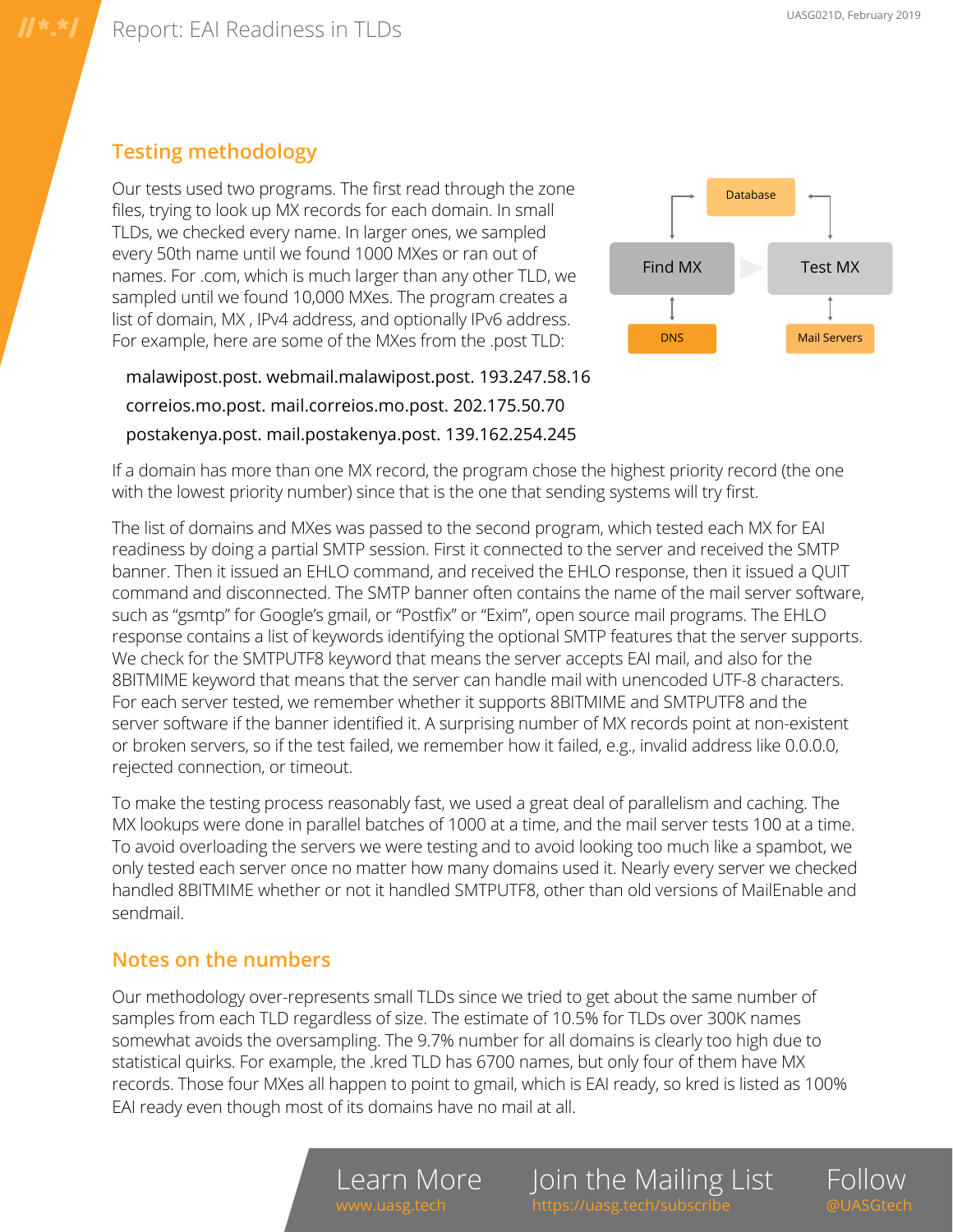#### **Mail Software and EAI**

We identified 15 popular packages and systems. This list is far from complete since there a great deal of other mail software, and many mail systems don't say what software they're running.

#### **Mail Packages**

These are a variety of open source and commercial packages.

**Postfix:** popular open source mail package for Unix and Linux systems originally from IBM. It has EAI support, but it's not turned on by default.

**Sendmail:** the original Unix mail program, now largely supplanted by Postfix. Both free and commercial versions now maintained by Proofpoint. It also has EAI support not turned on by default.

**Exim:** popular open source mail package for Unix and Linux systems from the University of Cambridge (UK). It also has EAI support not turned on by default.

**MailSite:** Commercial Windows mail package. No EAI support

**Microsoft:** Exchange servers, different from hosted outlook.com

**Haraka:** high performance open source mail package written in Javascript using the node.js framework. Recent versions support EAI.

**MailEnable:** Commercial Windows mail package. No EAI support.

**MDaemon:** Commercial Windows mail package. No EAI support.

**CommuniGate Pro:** Commercial multi-platform messaging package. Optional EAI support.

#### **Hosted Mail**

These are popular hosted systems that support many domains.

**Gsmtp:** Google's mail system. EAI ready.

**Outlook.com:** Microsoft's mail system also known as Hotmail and Live.com. EAI ready.

**Nemesis:** Mail system from 1&1/Schlund, the large German-based hosting provider. No EAI support.

**Amazon SES:** Hosted mail service for Amazon cloud customers. No EAI support.

**Bizsmtp:** Godaddy's hosted mail service. No EAI support.

#### **About Email Address Internationalization (EAI)**

Email Address Internationalization (EAI) is the protocol that allows email addresses with internationalized domain names (IDNs) in the domain part and/or Unicode (non-ASCII) characters in the mailbox name to function within the traditional email environment. Email software and services providers need to make specific changes to support EAI, which is an important component of Universal Acceptance. These changes include making sure that their applications support Unicode characters and that their application announce support of EAI when conversing with other email systems.

### **About Universal Acceptance Steering Group (UASG)**

The Universal Acceptance Steering Group is an Internet community initiative that was founded in February 2015 and tasked with undertaking activities that will effectively promote the Universal Acceptance of all valid domain names and email addresses. The group is made up of members from more than 120 companies (including Apple, GoDaddy, Google, Microsoft and Verisign), governments and community groups. The UASG receives significant financial and administrative support from ICANN. For more information, visit [https://uasg.tech/.](https://uasg.tech/)

Join the Mailing List

Follow @UASGtech